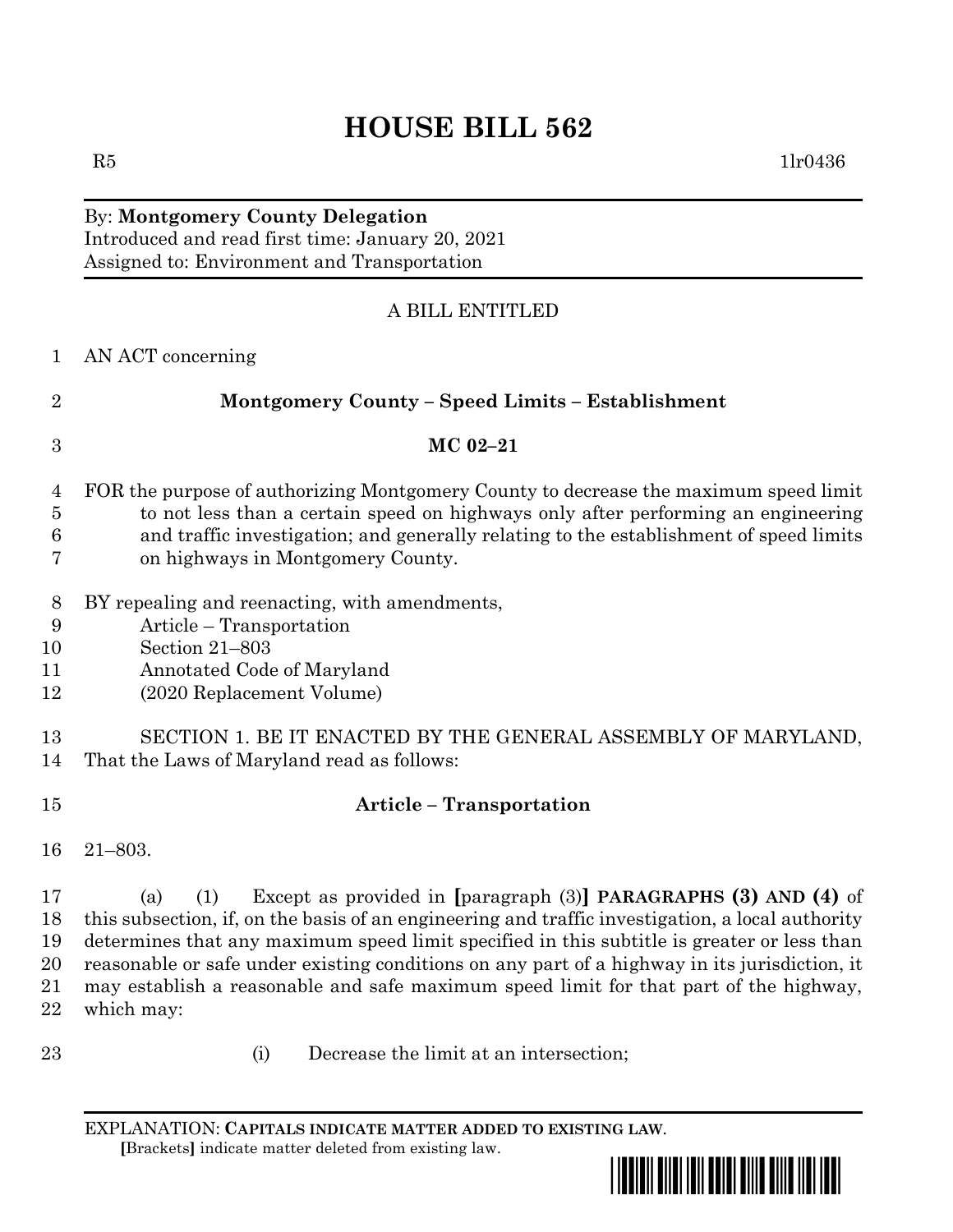**HOUSE BILL 562**

| 1<br>$\overline{2}$ | per hour;                                                                                                                                                                                                                                                                                                             | (ii)  | Increase the limit in an urban district to not more than 50 miles                                                                                                                                                                                            |  |
|---------------------|-----------------------------------------------------------------------------------------------------------------------------------------------------------------------------------------------------------------------------------------------------------------------------------------------------------------------|-------|--------------------------------------------------------------------------------------------------------------------------------------------------------------------------------------------------------------------------------------------------------------|--|
| 3                   |                                                                                                                                                                                                                                                                                                                       | (iii) | Decrease the limit in an urban district; or                                                                                                                                                                                                                  |  |
| 4<br>$\overline{5}$ | miles per hour.                                                                                                                                                                                                                                                                                                       | (iv)  | Decrease the limit outside an urban district to not less than 25                                                                                                                                                                                             |  |
| 6<br>7<br>8         | An engineering and traffic investigation is not required to conform a<br>(2)<br>posted maximum speed limit in effect on December 31, 1974, to a different limit specified<br>in § 21-801.1(b) of this subtitle.                                                                                                       |       |                                                                                                                                                                                                                                                              |  |
| 9<br>10<br>11<br>12 | Calvert County may decrease the maximum speed limit to not less than<br>(3)<br>15 miles per hour on Lore Road and, except for Solomons Island Road, each highway south<br>of Lore Road without performing an engineering and traffic investigation, regardless of<br>whether the highway is inside an urban district. |       |                                                                                                                                                                                                                                                              |  |
| 13<br>14<br>15      | (4)                                                                                                                                                                                                                                                                                                                   |       | MONTGOMERY COUNTY MAY DECREASE THE MAXIMUM SPEED<br>LIMIT TO NOT LESS THAN 15 MILES PER HOUR ON A HIGHWAY ONLY AFTER<br>PERFORMING AN ENGINEERING AND TRAFFIC INVESTIGATION.                                                                                 |  |
| 16                  | (b)                                                                                                                                                                                                                                                                                                                   |       | In school zones designated and posted by the local authorities of any county:                                                                                                                                                                                |  |
| 17<br>18<br>19      | (1)<br>necessary signs; and                                                                                                                                                                                                                                                                                           |       | The county may decrease the maximum speed limit to 15 miles per hour<br>during school hours, provided the county pays the cost of placing and maintaining the                                                                                                |  |
| 20<br>21<br>22      | (2)                                                                                                                                                                                                                                                                                                                   |       | Any municipality within each county may decrease the maximum speed<br>limit in a school zone within the municipality to 15 miles per hour during school hours,<br>provided the municipality pays the cost of placing and maintaining the necessary signs.    |  |
| 23<br>24            | $\left( \mathrm{c}\right)$                                                                                                                                                                                                                                                                                            |       | An altered maximum speed limit established under this section is effective<br>when posted on appropriate signs giving notice of the limit.                                                                                                                   |  |
| 25<br>26<br>$27\,$  | Except in Baltimore City, any alteration by a local authority of a maximum<br>(d)<br>speed limit on a part or extension of a State highway is not effective until it is approved by<br>the State Highway Administration.                                                                                              |       |                                                                                                                                                                                                                                                              |  |
| 28<br>29<br>30      | (1)<br>(e)                                                                                                                                                                                                                                                                                                            |       | If a local authority determines that any maximum speed limit specified<br>in this subtitle is greater than reasonable or safe in an alley in its jurisdiction, the local<br>authority may establish a reasonable and safe maximum speed limit for the alley. |  |
| 31<br>32            | (2)                                                                                                                                                                                                                                                                                                                   |       | The local authority shall post a speed limit established under this<br>subsection on appropriate signs giving notice of the speed limit.                                                                                                                     |  |